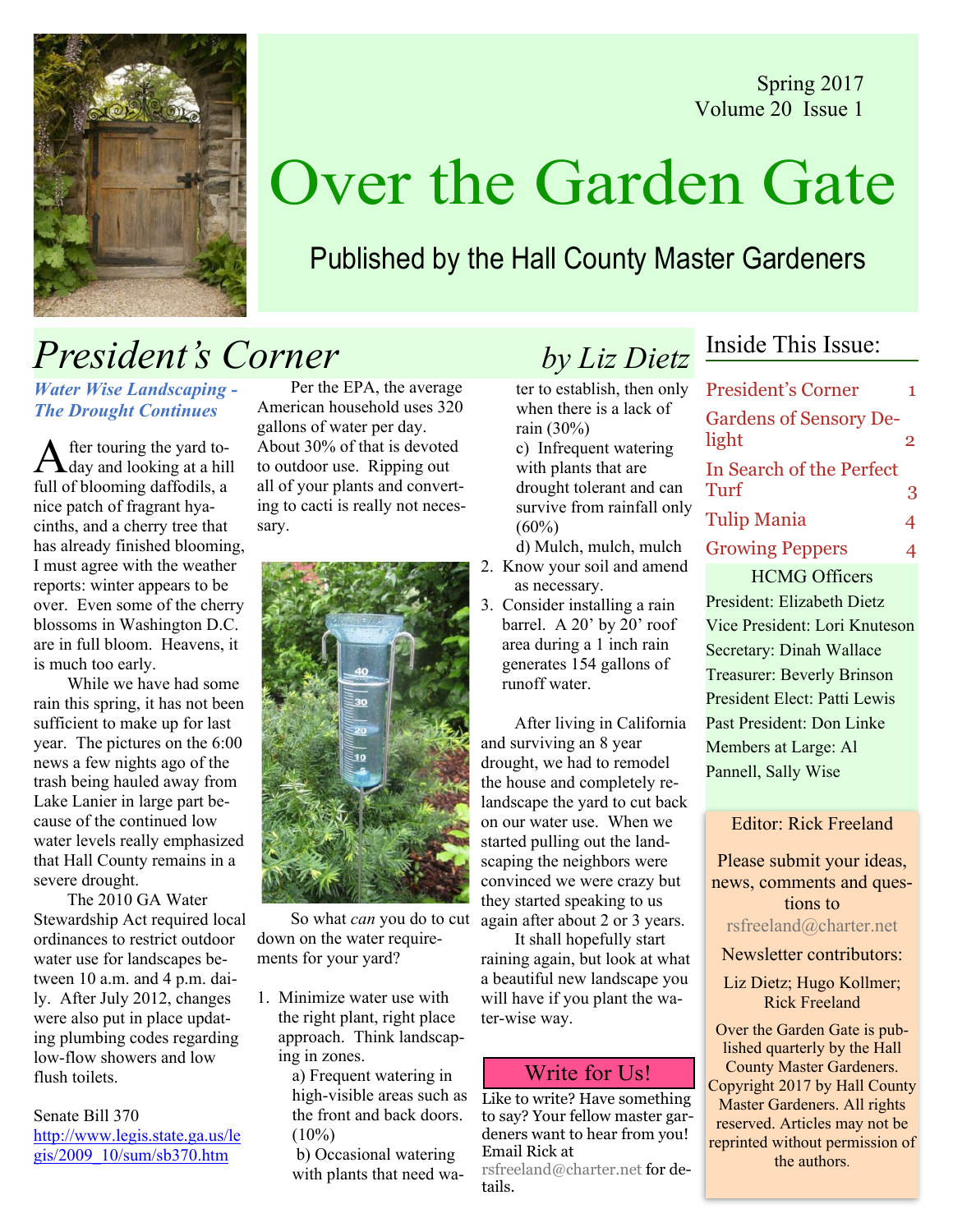### Gardens of Sensory Delight by Rick Freeland

A visitor's first impression of your garden comes through the sense of sight. But well -designed landscapes often offer more than eye candy. They engage all the senses.

 When people talk about gardens, one of the first things mentioned is how beautiful they are. Visual elements are important, but gardens that leave lasting impressions appeal to all the senses - sight, smell, hearing, touch, and even taste.

In The Essential Garden De- Landscape sign Workbook, (2004 Timber Press, Inc.), landscape designer Rosemary Alexander says the most important role plants play in a garden is visual, but cautions gardeners not to overlook their other sensory qualities when selecting them.

### Visual Appeal of Well Designed Gardens

Landscapes resonate with people in many ways. The shape and form of plants - and their arrangement - serves to unite and balance garden spaces. When selecting plants for form, think year-round appeal. Make sure the plant is attractive in its winter silhouette.

A plant's height and width coupled with dark or light foliage can induce certain moods. For example, if the plants in your garden overgrow the space, claustrophobia may ensue.

To create harmony, place landscape plants in balanced, proportional groupings. You can achieve bold, confident effects by repeating groups of balanced plantings.

Introduce varying textures within plant groupings. A plant's leaves are its dominant textural feature, defined by the leaf's margin (from smooth to fine to course toothed or lobed) and surface finish (rough or smooth). Contrast textures to create visual delight.

Color, especially seasonal color, is one of the most important elements for visual appeal. Color palettes should complement or contrast with the building's architecture and the background, depending on the overall desired effect.

Think about color in conjunction with seasonal succession when choosing plants, and not just in flowers. Bark, fruit and foliage color should work with flower color for a year-long visual treat.



Scent and Fragrance in the

Walk through your garden after a rain. The air is filled with the heady aroma of growing things. "Green" seems to have its own smell; for avid gardeners, the scent of moist earth is ambrosia.

Mention fragrance in the garden and most gardeners think of roses, but many other plants contribute delightful scents. Gardenias (Gardenia jasminoides) planted next to a stoop can be a wonderful sensory experience in early summer. Summersweet (Clethra alnifolia) and magnolia (Magnolia grandifolia) are other fragrant plants. Daphne (Daphne odora) is intensely fragrant and, used next to a doorway, can be heavenly. Various herbs contribute their scents to the mix as well.

Watch out for stinky plants. Don't plant a female ginkgo (Ginkgo biloba) as its fruit is messy and smells awful. Some gardeners consider the herb Salvia sclarea (Clary Sage) to be a plant with questionable odor - according to Ms. Alexander, it has the fragrance of "smelly socks".



### Garden Sounds

Sound influences mood. The soft sigh of a breeze through leaves is relaxing. Storm winds raging through those same trees can be frightening. A gentle breeze through reeds creates a rattling sound, entirely different from the sound made as it blows through adjacent ornamental grasses. Some plants, like the Golden Rain tree (Koelreuteria paniculata), produce seed pods

that make distinctive sounds when stirred by the breeze.

Use plants that attract birds. The soft twitter of bird song is one of nature's most delightful choruses.

And don't forget the soothing sounds of moving water. Gardeners can introduce water sound effects into their landscapes by building fountains or waterfalls, or installing a tinkling rain chain.

Like fragrance, some sounds can be intrusive. Use vegetative buffers like Leyland Cypress (Cupressus x lelandii) to create sound barriers that mute noise pollution.



Design Gardens for Tactile Appeal

Who doesn't like to run their fingers over soft ornamental grass plumes? Or caress the silky leaves of Lamb's Ear (Stachys byzantina)? Touching can be a sensuous experience, and every gardener should introduce plants that provide tactile pleasure. Leaves can be smooth or rough to the touch, as can bark.

Use plants with prickly spines, like Yucca and Japanese Barberry (Barberis thunbergii), to deter unwanted guests, both animal and human. Garden flora with spikes and thorns used as boundary plantings say "stay away!" in unmistakable terms.

Learn all you can about the plants you want to feature in their garden. Be wary of plants like Hellebores (including Lenten Rose) which contain toxic sap that can irritate skin. Handle such plants with care. Use gloves, especially with plants used for cut flowers or where there's a danger of sap contacting skin.

### Tasty Garden Delights

Gardens designed for sensory delight should also include food plants like herbs, nut-bearing trees, berry canes, fruit trees and even vegetables. Consider planting a grape vine trained to a trellis, or blackberry bushes in a back corner.

Or plant a Redbud tree (Cercis canadensis) - gardener Felder Rushing, in his book Tough Plants for Southern Gardens, (2003 Cool Springs Press), says the flowers taste just like raw peanuts, and suggests gardeners "...imagine them on a crisp, homegrown salad".

Starving for space? Many plants, like strawberries, can be grown in containers. Or construct a raised bed in a sunny place for a compact kitchen garden replete with herbs, tomatoes, and greens.

There's a trade-off when growing food plants - wildlife like them, too. You should acknowledge the higher maintenance requirements and plan accordingly.

Some plants, like the Daphne mentioned above, are toxic if ingested. Daphne, Carolina Jessamine (Gelsemium sempervirens) and other poisonous plants are acceptable, but be aware - and educate everyone using your garden - of inherent dangers.

Think twice about using toxic plants where young children may come in contact with them.



With a little planning, you can create a landscape masterpiece that appeals to all the senses - a wonderful retreat for friends, families, and neighbors for years to come.

### What the Heck?

### Spring Ephermerals

Plants that emerge quickly in spring, then retreat underground after a short period of growth and reproduction. At the first hint of warm weather, ephermerals emerge, leaf out, bloom, and go to seed. Then they die back, ready to rest till their next spring encore. Bloodroot, Trout Lily and Trillium are some favorites.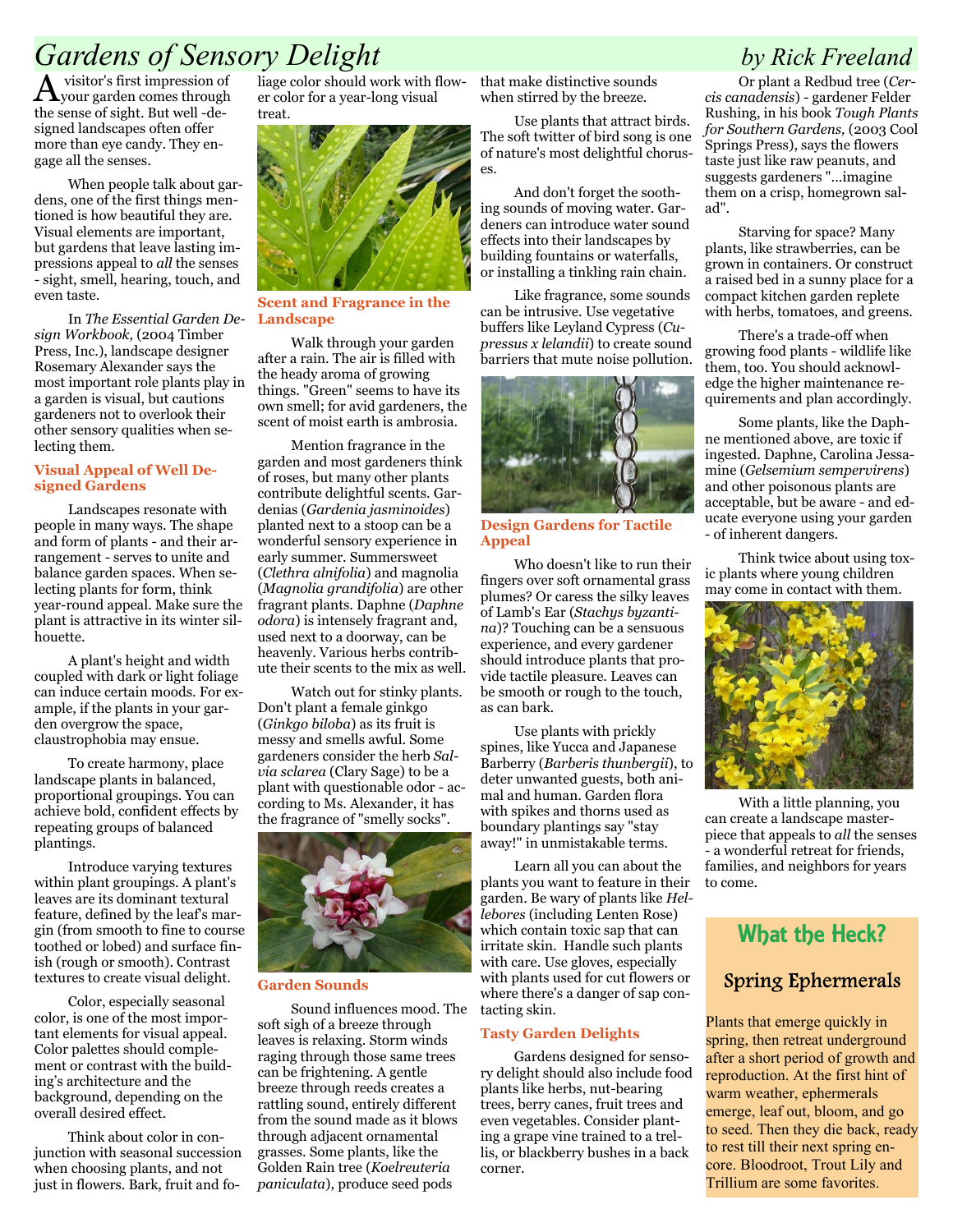## In Search of the Perfect Turf by Hugh Kollmer

The four turf grasses common in our region are Fescue, Bermuda, Centipede and Zoysia. All of these grasses have advantages and disadvantages, but which is the best choice for your yard?

### Fescue

Fescue is classified as a Cool Season Grass, while the others are considered Warm Season Grasses. Unlike Warm Season Grasses, which become dormant during the winter, Fescue consistently remains green throughout the year.



While warm season grasses, favored by our climate, dominate the landscape, many lawns feature fescue grass, either the tall or red varieties. Fescue's other advantages are its significant tolerance to shade, much more so than Warm Season Grasses. The plant's disadvantages include the demand for maintenance, a need for adequate soil moisture and a susceptibility to disease.

A Fescue lawn can be established either by seed or sod. Fertilizer should be applied in the fall, winter and spring.

### Bermuda

Among our Warm Season Grasses, Bermuda is the most common species. Hybridizing has successfully produced improved variet-

ies which are less susceptible to disease and perhaps possess slightly more shade tolerance. This grass, which can be established from seed or sod, does best in full sun.



Bermuda grass is quite drought tolerant and disease resistant. However, it has an invasive nature, sending rhizomes traveling to places they are not wanted. By fertilizing this grass four times during its growing season and otherwise keeping it properly maintained, Bermuda grass will produce a dense, weed deterrent turf.

Feed Bermuda grass in the spring when it's 50% green, and every six weeks thereafter until mid-September. Mow it to a height of not more than two inches and ensure that your mower blades are sharp so that they cut cleanly.

### Zoysia

Gaining in popularity, Zoysia grass lawns, are frequently touted as the cureall for the homeowner's lawn cares. A basic fact about Zoysia grass is that unless it is grown in the right climate, it will cause more headaches than not.

Zoysia Grass advantages are drought tolerance, moderate shade tolerance and ability to choke out competing weeds. Its main

disadvantage is its invasive-and its low maintenance ness, taking over flower beds and neighbors' lawn.

In addition, it is susceptible to Zoysia Patch, Rhizoctonia Large Patch, Leaf Spot and Brown Patch diseases. Once established, whether from sprigs or sod, this grass is virtually impossible to eradicate.

Fertilize Zoysia in the spring when it when it is 75% green and every seven weeks thereafter until mid-September when a Winterizer fertilizer may be applied.



### Centipede Grass

Also gaining in popularity, Centipede Grass is a low, medium textured, slow growing, but aggressive grass that can produce dense, attractive, weed-free turf. It is more shade tolerant than Bermudagrass but less shade tolerant than St. Augustine and Zoysia grass.

Since Centipede produces only surface runners, it is easily controlled. It ranks between Bermuda grass and St. Augustine grass in leaf width, shoot density, and stem size. Since it is slow growing, it takes longer than Bermuda and St. Augustine to completely cover an area.

Adding to Centipede's popularity is its adaptability to low fertility conditions from seed, sod or plugs.

requirements. Where Centipede grass is adapted and properly managed, it has few serious pest and disease problems. It is particularly well adapted to sandy, acid soil.

Top rated varieties are: 'TifBlair', 'Oaklawn' and 'Tennessee Hardy'. Centipede can be established from either seed or sprigs.

### St. Augustine

St. Augustine grass is tough, with a coarse texture. Its advantages include shade tolerance and the ability to spread rapidly from stolons. Once established, its dense sod will effectively deter weed development. It also withstands normal foot traffic well.

Disadvantages of St Augustine include poor drought tolerance and color retention. It is also susceptible to damage by Southern Chinch Bug, Leaf Spot, Brown Patch and St. Augustine Decline (SAD).



Fertilize St. Augustine grass in spring when the grass is 50% green and every six weeks thereafter until mid-September. Preferred varieties are: Floratam, Raleigh and Palmetto. St. Augustine grass can be established